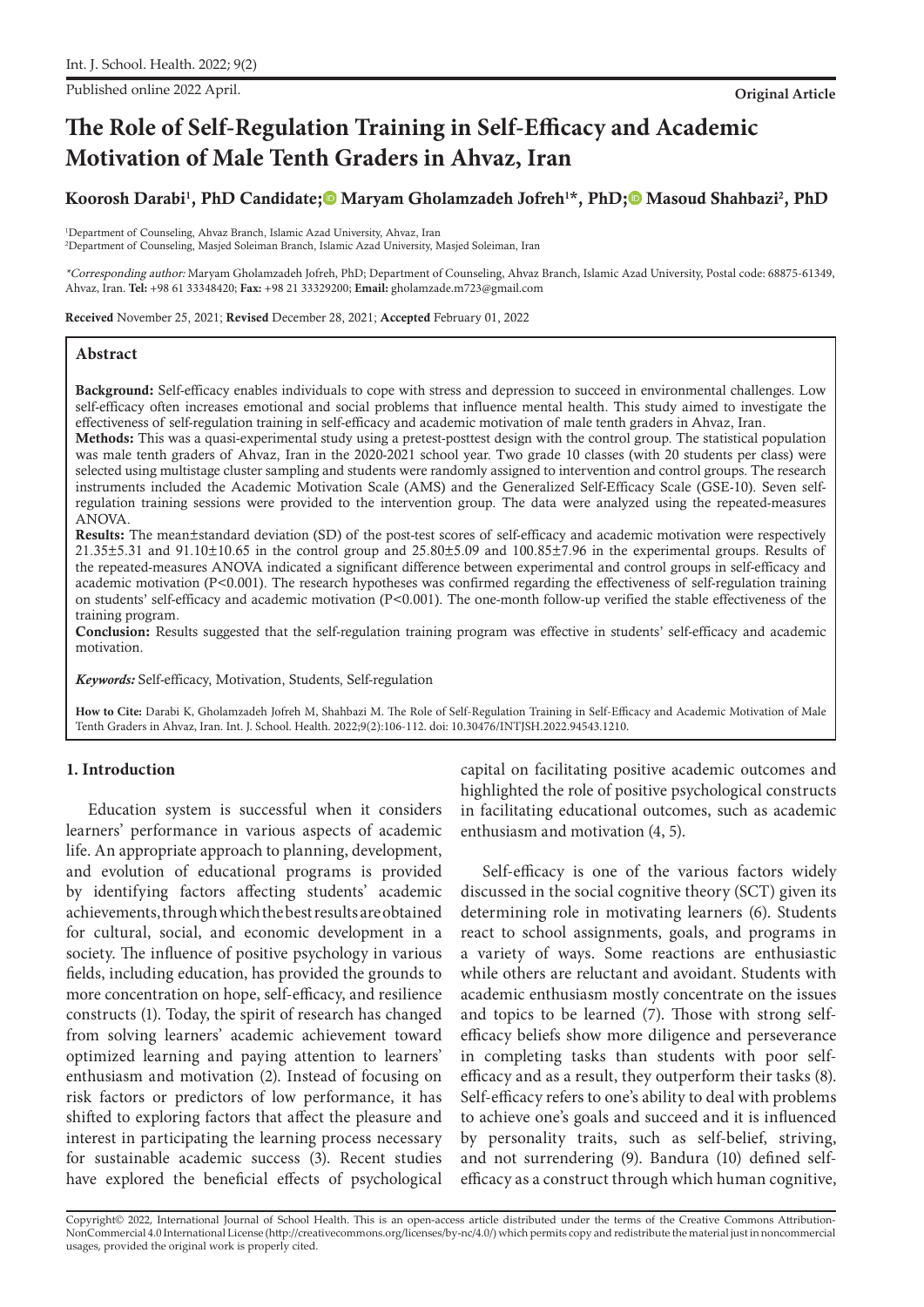social, emotional, and behavioral skills are effectively organized to achieve various goals. To overcome the complexity of the multidimensional data processing and problem-solving process, individuals must possess high levels of self-efficacy to achieve predetermined results in complex decision situations and analytical thinking. The higher a person's self-efficacy beliefs, the more he/she strives for cognitive processing, work, and analytical thinking (11). Self-efficacy beliefs influence individual's choice of activities, effort, and persistence. Students with high academic self-efficacy engage in doing work instead of avoiding it, work hard on activities, and continue to work and strive longer in the face of adversity (12). Those with low self-efficacy; however, reduce their effort and use lower-level solutions in face of adversities (13). Self-efficacy enables individuals to cope with stress and depression in order to succeed in environmental challenges. Low selfefficacy often increases emotional and social problems that influence mental health (14, 15).

Motivation is a major variable in learning and academic compatibility. Psychologists and education practitioners define motivation a fundamental concept to explain various levels of performance (16). It expresses the difference in the amount of effort to carry out assignments and academic behaviors in learning (17). More precisely, academic motivation is a psychological factor contributing to academic achievement and the cognitive, emotional, and behavioral investment for academic progress (18). Psychologists highlight the need to appreciate motivation in education because of its effective connection with new learning, skills, strategies and behaviors, and academic motivation is one of the basic constructs they have proposed to explain it (19). Students' academic motivation for learning is associated with self-confidence, concentration, hard work and perseverance in difficult tasks, willingness to continue studying after class, and choosing assignments that demand more effort. Students' motivated strategies for learning are one of the main components affecting successful learning and if appreciated, learning environment becomes more attractive and lively for learners (20). Motivation is effective in learning and it directs students' activities in planning, organizing, reviewing, making decisions, problem solving, and evaluation. In planning for learning, it is essential to consider motivation as the cause of behavior and a prerequisite for educational activities (21). Research evidence suggests that inappropriate teaching methods and emphasis on result-oriented evaluation methods in schools gradually undermines learners' motivation during the school year (22). Therefore, the need is felt to pick methods to enhance their internal motivation given the need for effective training. One of these strategies is to teach students self-regulation strategies (23).

With the help of self-regulation strategies, students review and assess their multiple failures in order to improve active learning. Thanks to self-regulation, students comprehend the effectiveness of specific strategies for problem solving and effective learning (24). Self-regulation is the process through which students actively and continuously guide their cognitions, behaviors, and efforts in a systematic way toward achieving goals (goal orientation) (25). Accordingly, this study aimed to investigate the effectiveness of self-regulation training in self-efficacy and academic motivation of male tenth graders.

# **2. Methods**

This was a quasi-experimental study conducted using pretest-posttest design with control group. Statistical population was male tenth graders of Ahvaz, Iran in the 2020-2021 school year. We selected the students through multistage cluster sampling. Primarily, a district was randomly selected from among four education districts of Ahvaz. Afterwards, we selected two classes (intervention and control groups) randomly from two schools. In the present study, we included 20 tenth-grade male students in each group by use of G\*power statistical software with a test power of 0.96 and  $\alpha$ =0.05. The mean and standard deviation in the experimental and control groups were 16.96±0.74 and 16.18±0.53, respectively (26). Prior to the training course, the intervention and control groups were evaluated using Harter's Educational Motivation Scale and Schwarzer and Jerusalem's Generalized Self-Efficacy scale. Inclusion criteria were being a tenth grader, absence of taking psychological therapy or training simultaneous with the research project, and obtaining informed written consent from the participants. Exclusion criteria were leaving school and the inability to continue or complete the course. Seven 90-minute self-regulation group training sessions based on Zimmerman's Self-Regulation of Learning Theory (27) were provided to the intervention group once a week. The control group was on the waiting list. Following the pretest, the intervention group received self-regulation training. A summary of sessions is shown in Table 1.

# *2.1. Instruments*

# **Academic Motivation Scale (AMS):** The Harter's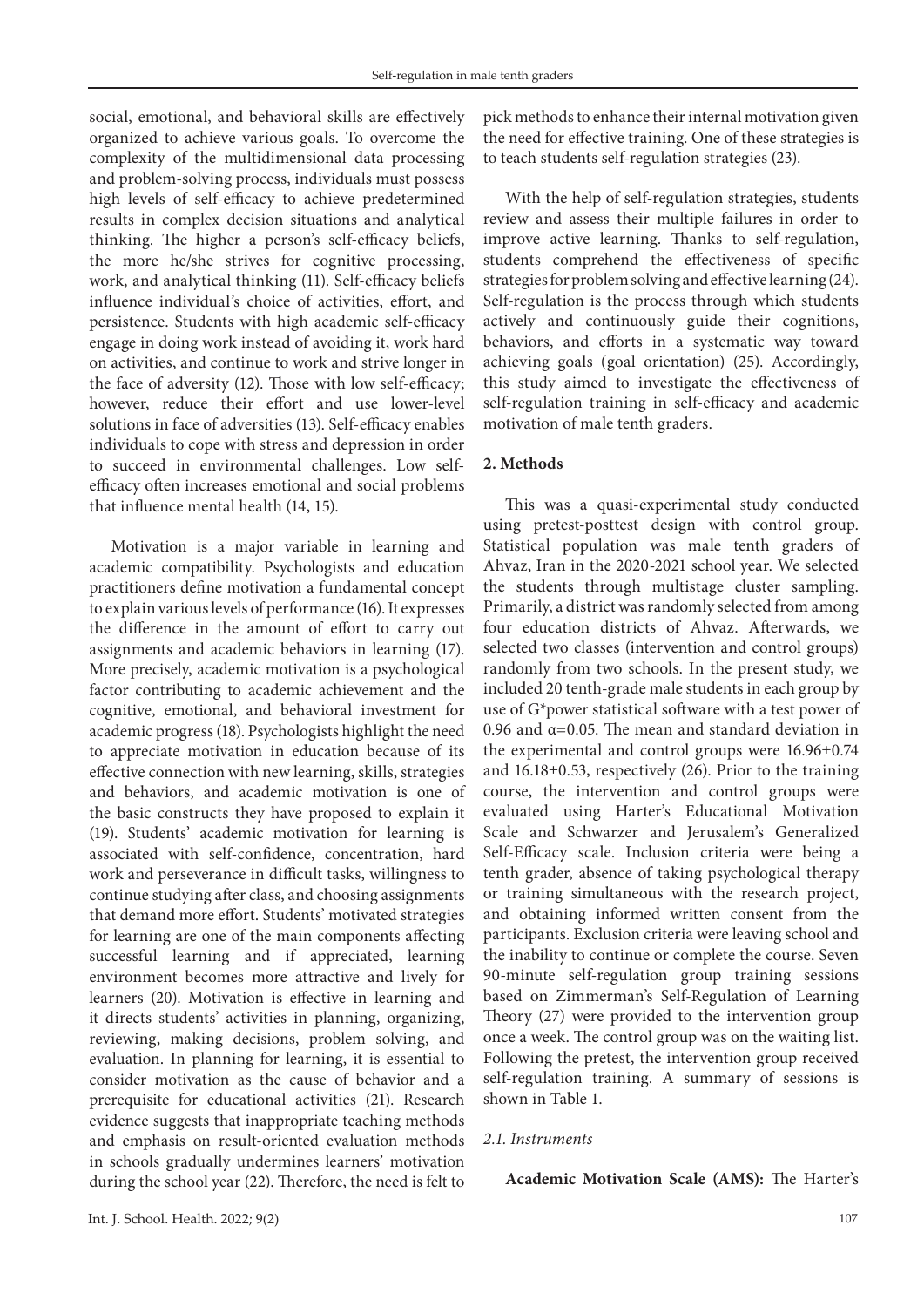| Table 1: Step-by-step self-regulation training in seven sessions |                                                                                                                                                                                                                                                                                                                                                                                                                                                                                                                                              |  |  |  |  |
|------------------------------------------------------------------|----------------------------------------------------------------------------------------------------------------------------------------------------------------------------------------------------------------------------------------------------------------------------------------------------------------------------------------------------------------------------------------------------------------------------------------------------------------------------------------------------------------------------------------------|--|--|--|--|
| <b>Session</b>                                                   | <b>Content</b>                                                                                                                                                                                                                                                                                                                                                                                                                                                                                                                               |  |  |  |  |
| $\mathbf{1}$                                                     | Step 1: Goal setting<br>1. An overview of the self-regulated learning model was provided.<br>2. The participants were required to express their opinions and experiences of this model.<br>3. The major dimensions of goal setting were stated (goals should be real, tangible, challenging, and short-term).<br>4. The participants were required to write down their three major learning goals.                                                                                                                                           |  |  |  |  |
| $\overline{2}$                                                   | Step 2: Time management and planning<br>1. The participants were given the opportunity to share their experience with the first session.<br>2. Time management was explained as a contributing factor to achieve goals.<br>3. Evasion was explained.<br>4. The participants were asked to express their strategies in positive sentences to overcome evasion and its negative<br>consequences.                                                                                                                                               |  |  |  |  |
| 3                                                                | 1. Scheduling (daily and weekly) and its benefits were discussed.<br>2. The participants were asked to plan for the goals they set in the previous session.<br>3. The participants were asked to plan their assignments during the week until the next session.                                                                                                                                                                                                                                                                              |  |  |  |  |
| $\overline{4}$                                                   | Step 3: Self-motivation behavior<br>1. Time management strategies were reviewed.<br>2. Forms written by the participants during the week were used for planning and they were asked to explain what<br>they used for planning.<br>3. The participants were asked to express their methods used to avoid wasting time.<br>4. Explanations were provided to the students about behavioral motivation and how it differs from cognitive<br>motivation.                                                                                          |  |  |  |  |
| 5                                                                | 1. The participants were asked to talk about the relation between topics of two previous sessions.<br>2. To get started, the participants were asked to think about their motivation for studying.<br>3. The motivation and the difference between internal and external motivation were explained to the participants.                                                                                                                                                                                                                      |  |  |  |  |
| 6                                                                | Step 4: Cognitive self-motivation<br>1. The participants were asked to describe situations when they were highly motivated and situations when they<br>were not motivated at all.<br>2. The participants were taught to employ self-tutorials, such as stopping negative thoughts and starting to talk<br>positively.<br>3. The participants were asked to make sentences that motivate them to continue learning activities.<br>4. The participants were taught how to recognize their negative thoughts and take measures to resolve them. |  |  |  |  |
| 7                                                                | 1. The participants received training on concentration management strategies (relaxation)<br>2. Muscle relaxation was taught to increase concentration and reduce anxiety.<br>3. The participants were asked to discuss anxiety reduction methods.                                                                                                                                                                                                                                                                                           |  |  |  |  |

33-item Academic Motivation Scale (AMS) aims to measure students' academic motivation. It measures academic motivation using two double-ended questions, namely internal motivation and external motivation. The participants' answer to each question can only contain one external or internal reason. The questionnaire was scored on a five-point Likert scale. Herein, the total score of AMS was used to measure academic motivation (28). Harter (28) reported the reliability of the scales to be between 0.54 and 0.84 using Kuder-Richarson Formula 20. The test-retest reliability coefficients over a nine-month period were from 0.48 to 0.63 in one sample and from 0.58 to 0.76 over a five-month period in another sample. In the Farsi version of AMS, the content validity index (CVI) and content validity ratio (CVR) were reported to be 0.72 and 0.84, respectively. The face validity of the AMS was examined and confirmed by 12 professors of educational sciences (29). Bahrani (29) reported an alpha Cronbach coefficient of 0.78 for the scale. In the present study, Cronbach's alpha was 0.77.

**Generalized Self-Efficacy Scale (GSE-10):** In the current work, students' self-efficacy was measured using the Schwarzer and Jerusalem's Generalized Self-Efficacy scale (30). It is a 10-item scale in which each item refers to successful coping and implies an internal-stable attribution of success. Items include Very untrue=1, Somewhat true=2, Almost True=3, and Very true=4 and the scores are ranged between 10 and 40. Higher scores indicate higher self-efficacy. Farnia and colleagues (31) reported that the content validity of the Persian version of questionnaire was assessed and confirmed by eight experts. Additionally, the CVR and CVI were reported to be 0.96 and 0.94, respectively. The authors reported an alpha Cronbach coefficient of 0.89 for the scale (31). In the present study, Cronbach's alpha was 0.85.

# *2.2. Statistical Analyses*

We utilized the repeated measures ANOVA to measure the effectiveness of self-regulation in students' academic motivation.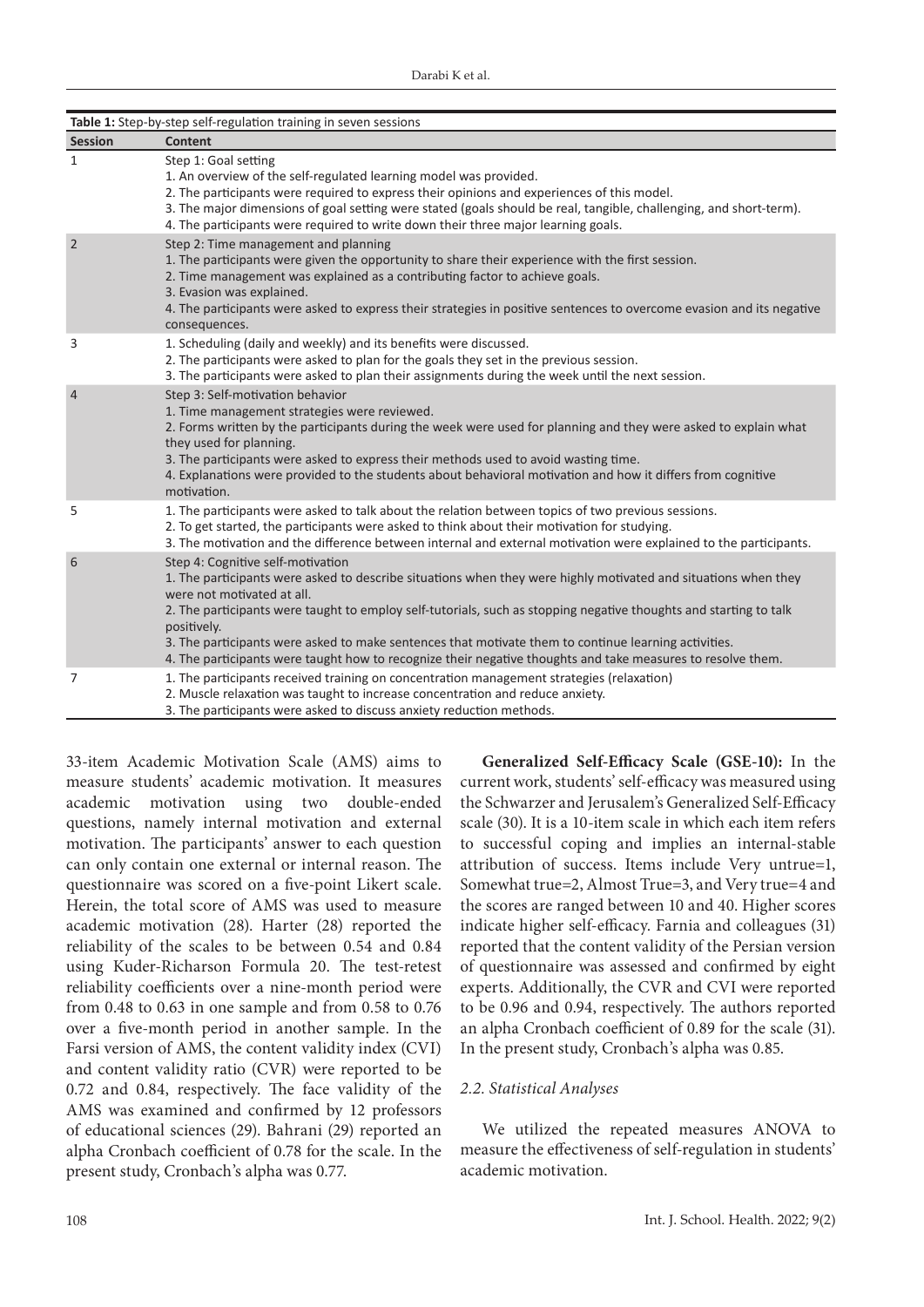| Table 2: Mean±SD of the studied variables in experimental and control groups |              |                 |                 |                          |  |  |
|------------------------------------------------------------------------------|--------------|-----------------|-----------------|--------------------------|--|--|
| <b>Variable</b>                                                              | <b>Phase</b> | Intervention    | Control         | P value                  |  |  |
|                                                                              |              | <b>Mean</b> tSD | <b>Mean</b> tSD |                          |  |  |
| Academic motivation                                                          | Pretest      | 91.90±7.67      | 90.95±11.35     | 0.832                    |  |  |
|                                                                              | Posttest     | 100.85±7.96     | 91.10±10.65     | < 0.001                  |  |  |
|                                                                              | Follow-up    | 101.30±8.64     | 90.65±9.81      | < 0.001                  |  |  |
| P value                                                                      |              | < 0.001         | 0.722           | $\overline{\phantom{a}}$ |  |  |
| Self-efficacy                                                                | Pretest      | 21.00±4.95      | 21.05±6.51      | 0.998                    |  |  |
|                                                                              | Posttest     | 25.80±5.09      | 21.35±5.31      | < 0.001                  |  |  |
|                                                                              | Follow-up    | 24.85±6.17      | 20.60±5.95      | < 0.001                  |  |  |
| P value                                                                      |              | < 0.001         | 0.209           | $\overline{\phantom{a}}$ |  |  |

# **3. Results**

The participants included 40 tenth-grade male students. According to demographic data, the mean age of students in the intervention group was 16.96±0.74 years whereas the control group was aged 16.18±0.53 years. Table 2 represents the mean and standard deviation (SD) of the studied variables in the intervention and control groups in the pretest, posttest, and follow-up. The mean±SD of the academic motivation in the control group in the pretest, posttest, and follow-up stages was 90.95±11.35, 91.10±10.65, and 90.65±9.81, respectively. Meanwhile, the mean±SD of the academic motivation in the intervention group in the pretest, posttest, and follow-up stages was 91.90±7.67, 100.85±7.96, and 101.30±8.64, respectively. The mean±SD of the self-efficacy in the control group in the pretest, posttest, and follow-up stages respectively was 21.05±6.51, 21.35±5.31, and 20.60±5.95. Moreover, the mean±SD of the self-efficacy in the intervention group in the pretest, posttest, and follow-up stages was 21.00±4.95, 25.80±5.09, and 24.85±6.17, respectively.

Assumptions of the repeated measures ANOVA, such as data normality, variance homogeneity, variancecovariance matrix homogeneity, and data sphericity, were checked prior to data analysis and in the absence of assumption violations, data were analyzed.

According to the results, the significance of tests in academic motivation for within-group (F=27.84 and P<0.001) and interaction effect (F=25.57 and P<0.001) along with in the self-efficacy for within-group (F=21.87, P<0.001) and interaction effect (F=8.34 and P<0.001) indicated that in addition to the difference among the groups in three measurement stages, there was also a significant difference between self-regulation training group and the control group in academic motivation and self-efficacy. The repeated measures ANOVA was applied to highlight the difference between the groups in terms of measurement stages (pretest, posttest, and follow-up).

We used the results of repeated measures ANOVA to examine the effectiveness of self-regulation training in increasing academic motivation and self-efficacy in the intervention and control groups in the pretest, posttest, and follow-up (P<0.001). The significance of within-group factors confirmed the significant difference between pretest, posttest, and follow-up for intervention and control groups (P<0.001). There was also a significant difference between self-regulation training and control groups for academic motivation and self-efficacy given the significant within-group resources. The statistical power confirmed the adequacy of the sample size and the low probability of type II error. The Bonferroni post hoc test revealed a significant difference between the mean scores of academic motivation and self-efficacy in the pretest, posttest, and follow-up. However, the difference between the mean scores of the posttest and followup was not of significance, confirming the stability of the results and the effect of self-regulation training in the follow-up. A repeated measurement diagram of academic motivation and self-efficacy scores in the intervention and control groups in the pretest, posttest, and follow-up are illustrated in Figure 1.

#### **4. Discussion**

This study aimed to evaluate the role of self-regulation training in self-efficacy and academic motivation of male tenth graders in Ahvaz, Iran. It was found that selfregulation training was effective in increasing students' self-efficacy and academic motivation compared to the control group. This finding is consistent with the results of previous research (32, 33)

Self-regulation training seeks to increase students' learning, understanding, and concentration using cognitive and metacognitive strategies along with appropriate resource management strategies, therefore improving students' academic motivation. In addition, it enhances students' homework skills and enables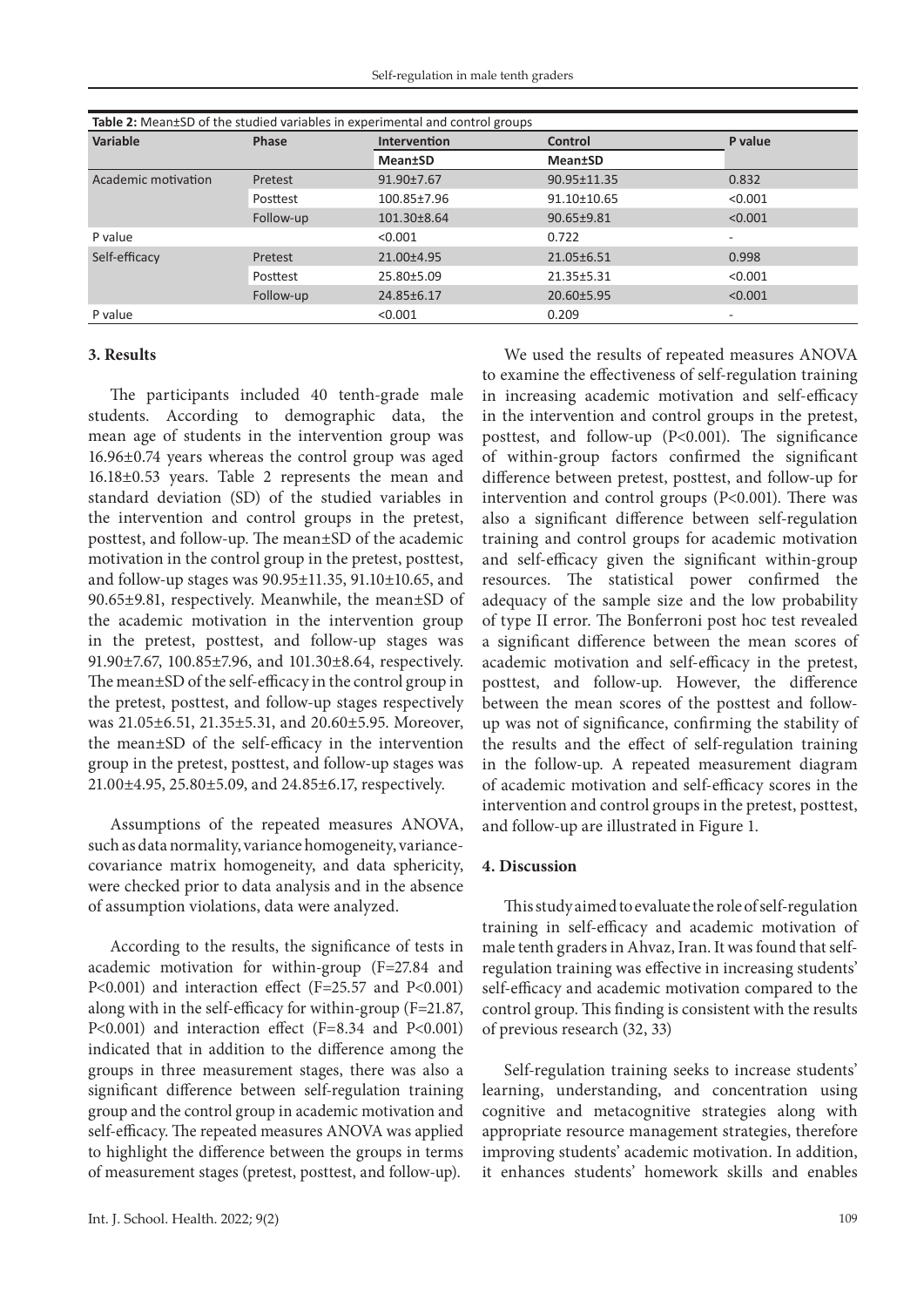

**Figure 1:** The figure shows the comparing the mean of academic motivation and self-efficacy scores between the groups in three evaluation phases.

them to pursue homework and related issues; hence, they succeed in solving problems, have self-confidence, and ultimately feel high self-adequacy and self-efficacy. In other words, self-regulated learners become active participants in learning. To pursue learning goals, selfregulated students follow a variety of learning strategies to constantly monitor their progress and change their strategy as needed (23).

Students who make the most of self-regulation strategies seek to generate meaningful information, control the learning process, and create a conducive learning environment to develop and enhance their academic efficiency. Ramdass and Zimmerman (34) found that self-efficacy alters in response to changes in the environment and its consequences. Given that negative and unrealistic self-assessments are the main factors influencing students to avoid challenging homework and owing to the susceptibility and variability of self-assessments to environmental factors, students' self-efficacy is expected to increase if specific strategies are adapted to reduce their unrealistic and negative assessments. This study verified the susceptibility of self-efficacy beliefs to environmental changes, especially various teaching and studying methods. This implies that by changing the teaching and learning conditions such that students play a more active role in learning process, their self-efficiency improves.

# *4.1. Limitations*

The present paper was performed on male tenth graders in Ahvaz city; thus, caution should be observed in generalizing the results to other communities in different time and place situations due to different cultural conditions. Herein, self-report questionnaires were used to collect data, which has its own limitations. Since we provided the questionnaires to the students to answer, the participants' communication with each other may have caused confusion in the answers.

# **5. Conclusions**

In conclusion, in self-regulation training program, students learn skills, such as goal setting, selfmonitoring, and self-assessment, and finally, they punish (self-blame) or reinforce (self-reinforcing) themselves based on their level of progress in homework. Therefore, self-regulation training program could enhance motivational variables (academic motivation and self-efficacy) in the participants.

# **Ethical Approval**

The study was approved by the Ethical Committee of Islamic Azad University-Ahvaz Branch with the code of IR.IAU.AHVAZ.REC.1400.012. Also, written informed consent was obtained from the participants.

# **Acknowledgement**

This article was extracted from a part of the PhD dissertation of Mr. Koorosh Darabi in the Department of Counseling, Ahvaz Branch, Islamic Azad University, Ahvaz, Iran. The researchers wish to thank to all students, their parents and teachers in Ahvaz who have helped us in preparing this study.

# **Conflict of interest:** None declared.

# **References**

1. Hallahan DP, Pullen PC, Kauffman JM, Badar J.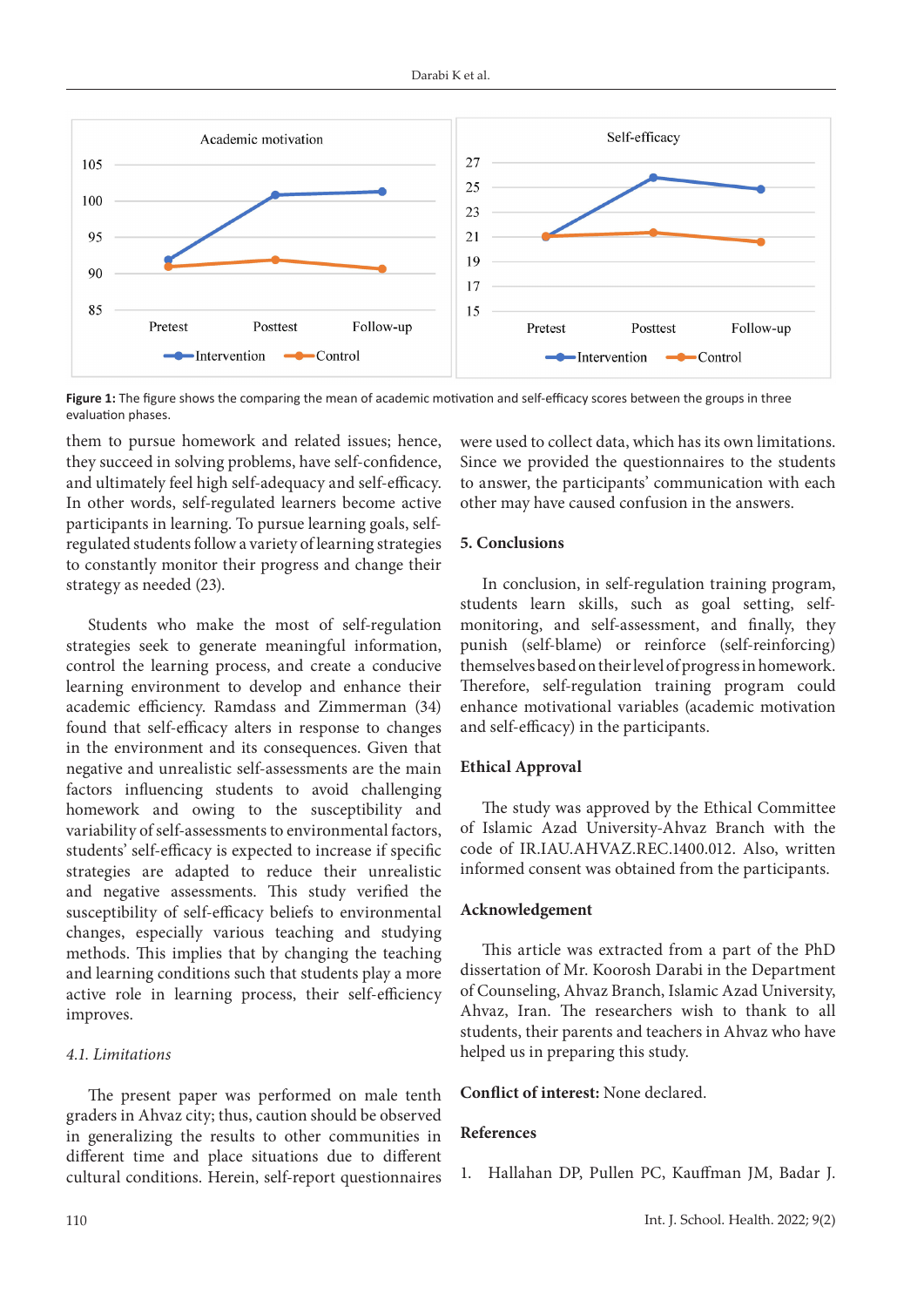Exceptional Learners. Oxford University Press; 2020.

- 2. Abbasi-Asl R, Naderi H, Akbari A. Mediating Role of Emotional Intelligence Between Family Communication Patterns and Achievement Motivation Among High School Students. Int J School Health. 2017;4(3):e41910. doi: 10.5812/intjsh.41910.
- 3. Evans D, Borriello GA, Field AP. A Review of the Academic and Psychological Impact of the Transition to Secondary Education. Front Psychol. 2018;9:1482. doi: 10.3389/fpsyg.2018.01482. PubMed PMID: 30210385; PubMed Central PMCID: PMC6123573.
- 4. Datu JAD, Valdez JPM. Psychological Capital Predicts Academic Engagement and Well-Being in Filipino High School Students. The Asia-Pacific Education Researcher. 2016;25(3):399-405. doi: 10.1007/s40299- 015-0254-1.
- 5. Sharif Mohammadi F, Chorami M, Sharifi T, Ghazanfari A. Comparing the Effects of Group Training of Mindful Parenting Skills and Psychological Capital on Stress and Psychological Flexibility in Mothers with Blind Girl Students. Int J School Health. 2020;7(3):31-38. doi: 10.30476/intjsh.2020.86895.1091.
- 6. Nazari L, Bakhtiarpour S, Naderi F, Heidari A. Association of Peer Support and Parent-Child Interaction with Subjective Well-Being through the Mediation of Self-Efficacy Beliefs in Students with Hearing Impairment. Int J School Health. 2021;8(1):14- 22. doi: 10.30476/intjsh.2020.88249.1108.
- 7. Kim JYJ, Kim E, Lee I. Influence of Self-Esteem of Middle School Students for Mental Care on Academic Achievement: Based on the Mediation Effect of GRIT and Academic Enthusiasm. Int J Environ Res Public Health. 2021;18(13):7025. doi: 10.3390/ijerph18137025. PubMed PMID: 34209206; PubMed Central PMCID: PMC8297377.
- 8. Doménech-Betoret F, Abellán-Roselló L, Gómez-Artiga A. Self-Efficacy, Satisfaction, and Academic Achievement: The Mediator Role of Students' Expectancy-Value Beliefs. Front Psychol. 2017;8:1193. doi: 10.3389/fpsyg.2017.01193. PubMed PMID: 28769839; PubMed Central PMCID: PMC5513915.
- 9. Nowruzpoor E, Vakili P, Rezakhani SD. Effectiveness of Transactional Analysis Group Therapy on Identity Styles and Self-efficacy of Female Students in the Second District of Tehran during the Academic Year of 2018-2019. Int J School Health. 2021;8(2):118-26. doi: 10.30476/intjsh.2021.89769.1125.
- 10. Bandura A. Perceived Self-Efficacy in Cognitive Development and Functioning. Educational Psychologist. 1993;28(2):117-48. doi: 10.1207/ s15326985ep2802\_3.
- 11. Liu R-D, Zhen R, Ding Y, Liu Y, Wang J, Jiang R, et al. Teacher support and math engagement: roles

of academic self-efficacy and positive emotions. Educational Psychology. 2018;38(1):3-16. doi: 10.1080/01443410.2017.1359238.

- 12. Stubbs NS, Maynard D-MB. Academic Self-Efficacy, School Engagement and Family Functioning, Among Postsecondary Students in the Caribbean. Journal of Child and Family Studies. 2017;26(3):792-9. doi: 10.1007/s10826-016-0595-2.
- 13. Atik G, Erkan Atik Z. Predicting Hope Levels of High School Students: The Role of Academic Self-Efficacy and Problem Solving. Eğitim ve Bilim. 2017;42(190):157- 169. doi: 10.15390/eb.2017.5348.
- 14. Hayat AA, Shateri K. The Role of Academic Self-Efficacy in Improving Students' Metacognitive Learning Strategies. J Adv Med Educ Prof. 2019;7(4):205-212. doi: 10.30476/jamp.2019.81200. PubMed PMID: 31750358; PubMed Central PMCID: PMC6820011.
- 15. Olivier E, Archambault I, De Clercq M, Galand B. Student Self-Efficacy, Classroom Engagement, and Academic Achievement: Comparing Three Theoretical Frameworks. J Youth Adolesc. 2019;48(2):326-40. doi: 10.1007/s10964-018-0952-0. PubMed PMID: 30421327.
- 16. Chan G, Arya A, Orji R, Zhao Z. Motivational strategies and approaches for single and multi-player exergames: a social perspective. PeerJ Comput Sci. 2019;5:e230. doi: 10.7717/peerj-cs.230. PubMed PMID: 33816883; PubMed Central PMCID: PMC7924718.
- 17. Steinmayr R, Weidinger AF, Schwinger M, Spinath B. The Importance of Students' Motivation for Their Academic Achievement - Replicating and Extending Previous Findings. Front Psychol. 2019;10:1730. doi: 10.3389/fpsyg.2019.01730. PubMed PMID: 31417459; PubMed Central PMCID: PMC6685139.
- 18. Camacho A, Correia N, Zaccoletti S, Daniel JR. Anxiety and Social Support as Predictors of Student Academic Motivation During the COVID-19. Front Psychol. 2021;12:644338. doi: 10.3389/fpsyg.2021.644338. PubMed PMID: 34108910; PubMed Central PMCID: PMC8183683.
- 19. Kavousipour S, Noorafshan A, Pourahmad S, Dehghani-Nazhvani A. Achievement motivation level in students of Shiraz University of Medical Sciences and its influential factors. J Adv Med Educ Prof. 2015;3(1):26-32. PubMed PMID: 25587552; PubMed Central PMCID: PMC4291505.
- 20. Amrollahi Beyooki A, Sepahmansour M, Ghanbaipanah A. The Structural Model of Students' Academic Motivation Based on Teacher- Student Relationship, Attachment to School, and Metacognitive Awareness by the Mediator of Academic Optimism among High-School Students. Int J School Health. 2020;7(4):3-11. doi: 10.30476/intjsh.2020.86227.1078.
- 21. Rivero-MenéndezMJ, Urquía-Grande E, López-Sánchez P,